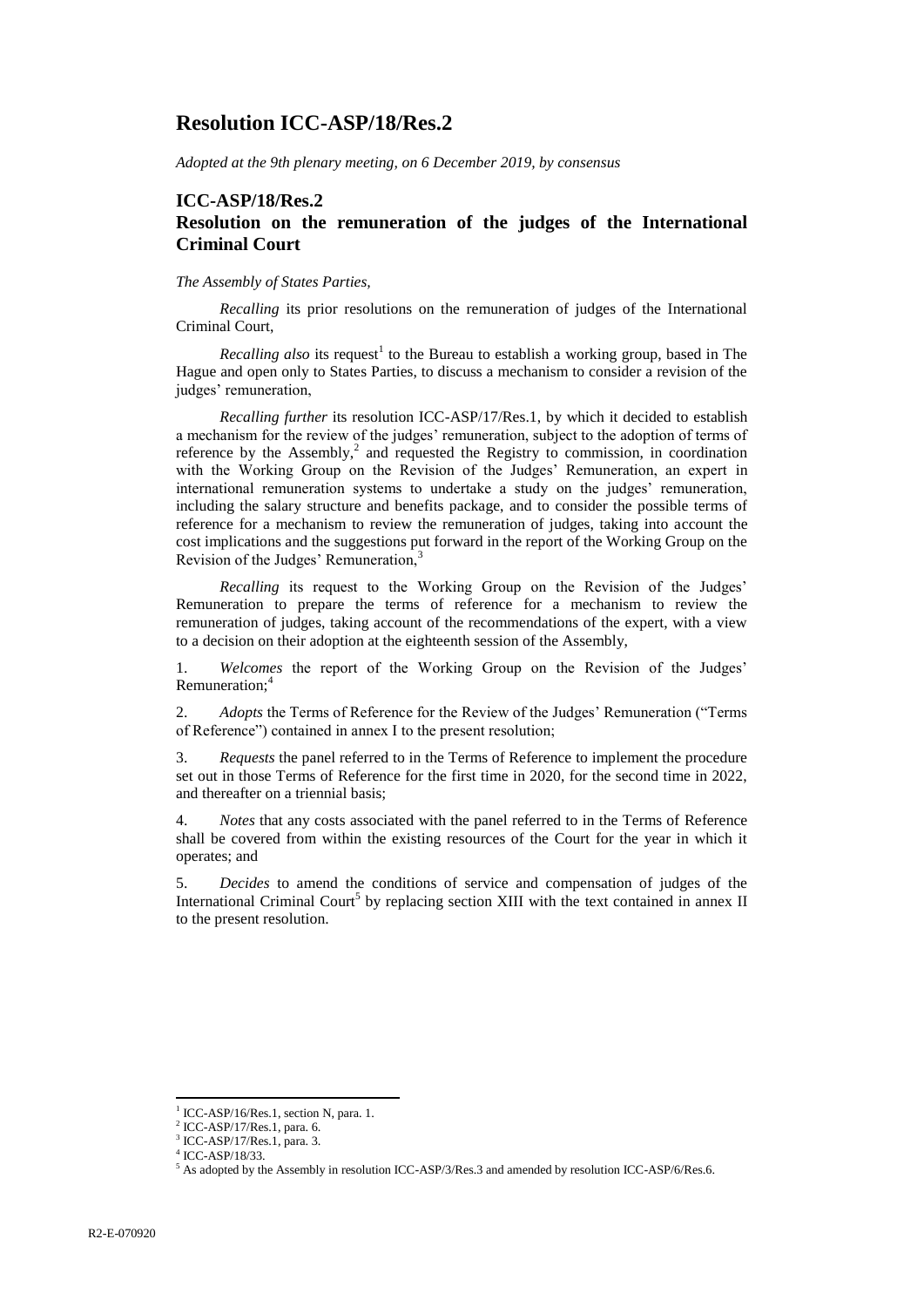## **Annex I**

## **Terms of Reference for the Review of the Judges' Remuneration**

These Terms of Reference shall govern the Review of the Judges' Remuneration.

#### **A. Mandate**

1. A panel of three members, consisting of the Vice-President and Coordinator of The Hague Working Group, the facilitator on the budget, and one outgoing or former member of the Committee on Budget and Finance, to be appointed by the Bureau, shall facilitate the consideration by the Assembly of possible adjustments to the remuneration of the judges of the International Criminal Court, in accordance with article 49 of the Rome Statute of the International Criminal Court.

#### **B. Methodology**

- 2. On a triennial basis, before the end of May of the respective year, the panel shall submit a report to the Bureau which shall contain a recommendation for a possible adjustment of the remuneration of the judges of the International Criminal Court.
- 3. Following consideration of the panel report by The Hague Working Group, the Bureau shall submit the report to the Assembly, at its next regular session, for final approval or rejection of the recommended adjustment.
- 4. If approved by the Assembly, the adjustment of the remuneration of the judges shall take effect as of 1 January of the following year. An adjustment shall not apply retroactively.
- 5. When making their recommendation, the panel shall, in particular, take into account:
	- (a) The ability of the Court to attract highly qualified candidates to the position as judges;
	- (b) The cost of living in The Netherlands; and
	- (c) The financial situation of the Court.

### **C. Working methods**

- 6. The Rules of Procedure of the Assembly of States Parties shall apply to the proceedings of the panel, *mutatis mutandis*.
- 7. The panel may convene in person, by correspondence, or via remote link, as appropriate and in a cost-efficient manner.
- 8. The Secretariat of the Assembly of States Parties shall provide administrative support to the panel.

#### **D. Amendments**

- 9. Amendments to these Terms of Reference are subject to a decision by the Assembly.
- 10. These Terms of Reference shall be reviewed by the Assembly after three reviews have been completed.